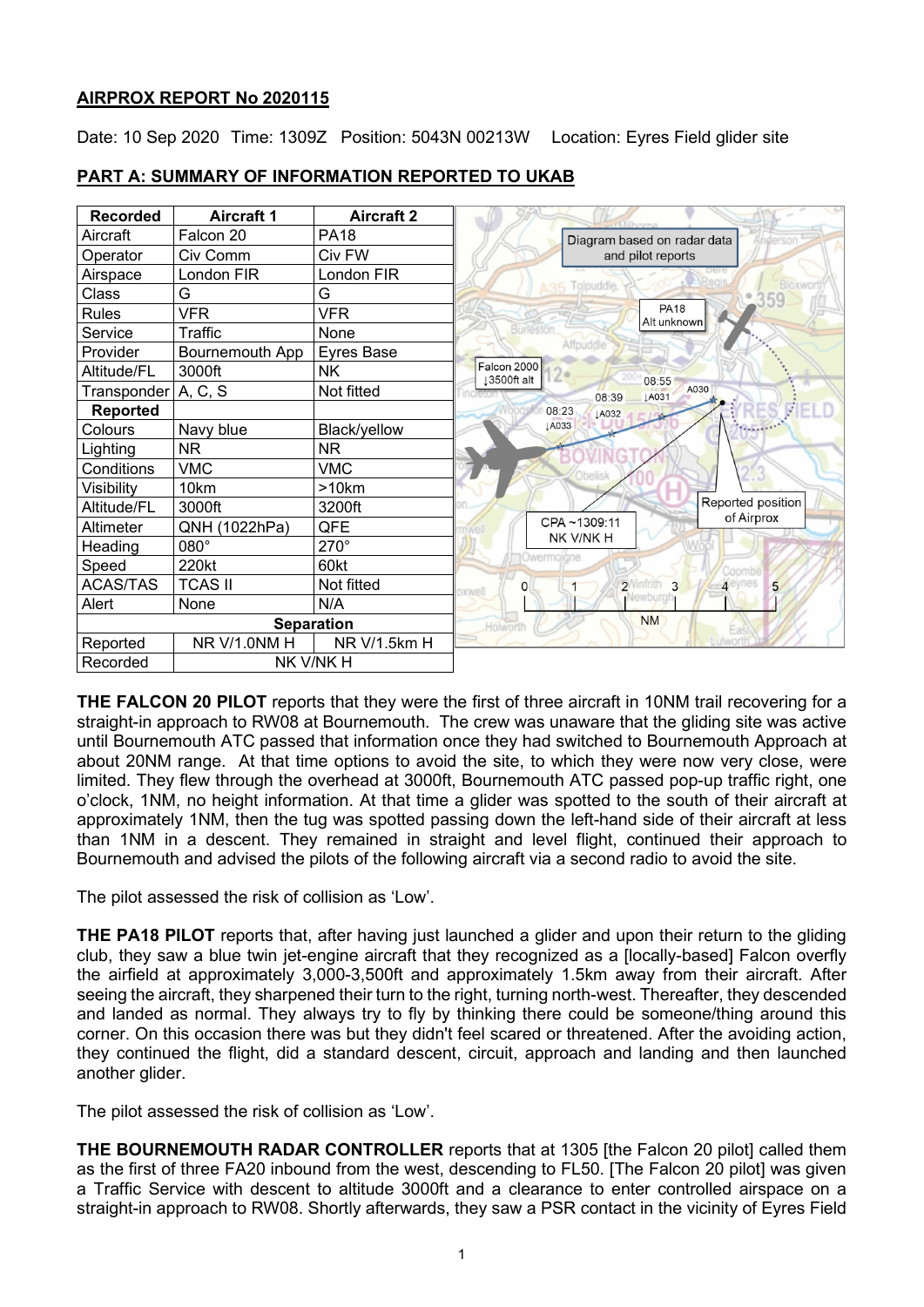gliding site (on a 15NM final to RW08 in Class G) and checked their information display, which showed 'Eyres Field active' and they advised this to [the Falcon 20 pilot]. At this point, [the Falcon 20] was 23NM west of Bournemouth passing 4200ft descending and the pilot acknowledged the information by replying "*Looking out*". At 1307, the pilot of a second FA20 called them, following the same route as [another Falcon] and was given a Traffic Service, the same joining clearance, and the same information about Eyres Field activity. [The Falcon 20 pilot] was then given specific Traffic Information on an intermittent PSR contact in the vicinity of Eyres Field, and subsequently reported passing the aircraft at the same level and also seeing a glider in the area at 4000ft. The glider was not seen on radar. [The following aircraft] was updated on this information and the pilot reported the intention to pass Eyres Field at a higher altitude of 5400ft. A third FA20 was later given this information and elected to route 5NM north of Eyres Field before joining controlled airspace. All three aircraft landed safely at Bournemouth shortly afterwards. The controller was not aware that the crew of [the Falcon 20] had filed an Airprox report until  $15<sup>th</sup>$  September. Because of the delay, they reviewed the radar and RTF recordings to assist in making this report.

**DORSET GLIDING CLUB** reports the event was witnessed by two people on the ground and the tug pilot in the air. They collectively observed a Falcon at an estimated height of between 1500ft and 2000ft above ground level (the tug pilot confirmed the height as 3200ft). The lower of the two Falcons was observed above the middle of the airstrip. The second Falcon, which passed over  $1\frac{1}{2}$  to 2 minutes later, could not be seen from the ground as it was above cloud. The ground observers concluded it was a Falcon from the sound being similar to the first. An estimation of relative ground tracks is at Figure 1 below.



Figure 1

### **Factual Background**

The weather at Bournemouth Airport was recorded as follows:

METAR EGHH 101320Z VRB03KT 9999 SCT042 19/08 Q1022=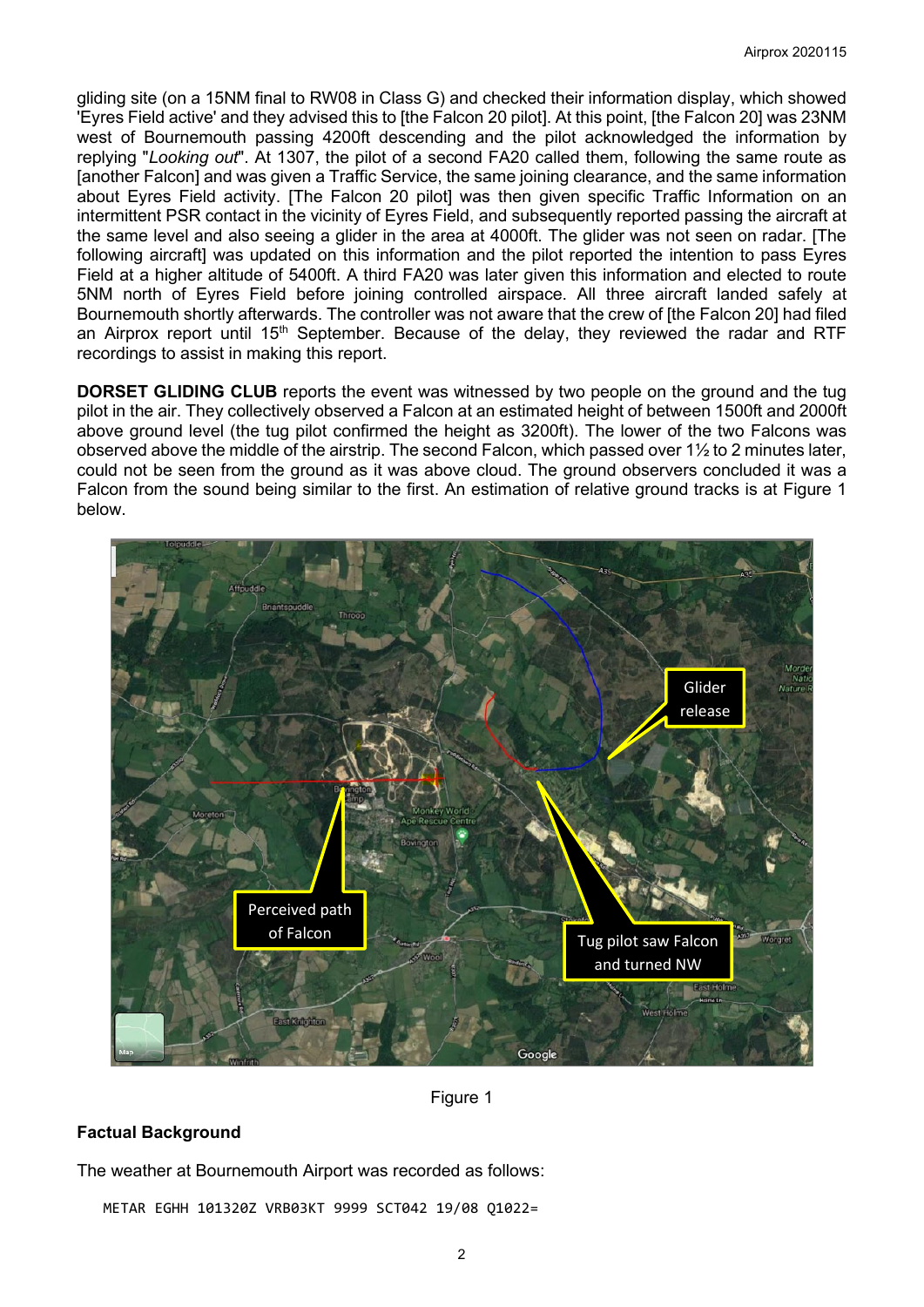#### **Analysis and Investigation**

#### **Falcon 20 Operating Authority**

In terms of the immediate response from the occurrence, the information is flowing from the Glider Club into Operations Control and was placed on the Operations 'whiteboard' which is visible to crews planning and briefing. On the day in question, the 'whiteboard' was looked at and briefed but glider activity was not briefed. A review is ongoing as to how to make this visually more distinctive. However, this information should be put onto the Bournemouth ATIS so that it's more widely known than just [the Falcon 20 Operating Authority] and protects both parties against a mistake like this.

### **Bournemouth Airport ATC**

A full investigation into this incident has been carried out and has included discussions with the APS controller, the captain of [the Falcon 20] and the Safety Advisor of Operations at [the Falcon 20 Operating Authority] where the aircraft is based. The RT and surveillance recordings have also been reviewed.

The narrative outlined in the APS controllers MOR describes an accurate account of the incident. [The Falcon 20] was 30NM west of the airfield in Class G airspace and had self-positioned on the extended centreline for RW08 when the crew contacted the Bournemouth radar frequency. They were given clearance to join for a straight-in approach, VFR. As the aircraft approached 23NM from touchdown, the APS controller advised that Eyres Field gliding site was notified as active. At that time the aircraft was approximately 8NM from the site and would overfly on their elected routing. As [the Falcon 20] reached 4NM from Eyres Field, a PSR-only contact popped up in that vicinity within 0.5NM of the site. The controller passed the Traffic Information to the crew who acknowledged it and advised that they were looking. The screen shot captured at this moment and depicted at Figure 2 shows the PSR contact as a '+' ahead of [the Falcon 20]. A red circle has been added to the screenshot to indicate the position of the gliding site.



Figure 2 – 1308:08

As of July 2020, as a result of a review of procedures following a previous Airprox involving an FA20 and glider [UKAB note: Airprox 2020044], it was recommended that Eyres Field should be marked on the radar display when notification had been received that it was active. This serves as an aide memoire to the controller enabling them to pass generic Traffic Information as the radar struggles to capture and/or retain returns for such aircraft. In this instance it had not been selected, however it was noted in the remarks on the MET screen which reflects information which is being broadcast on the ATIS.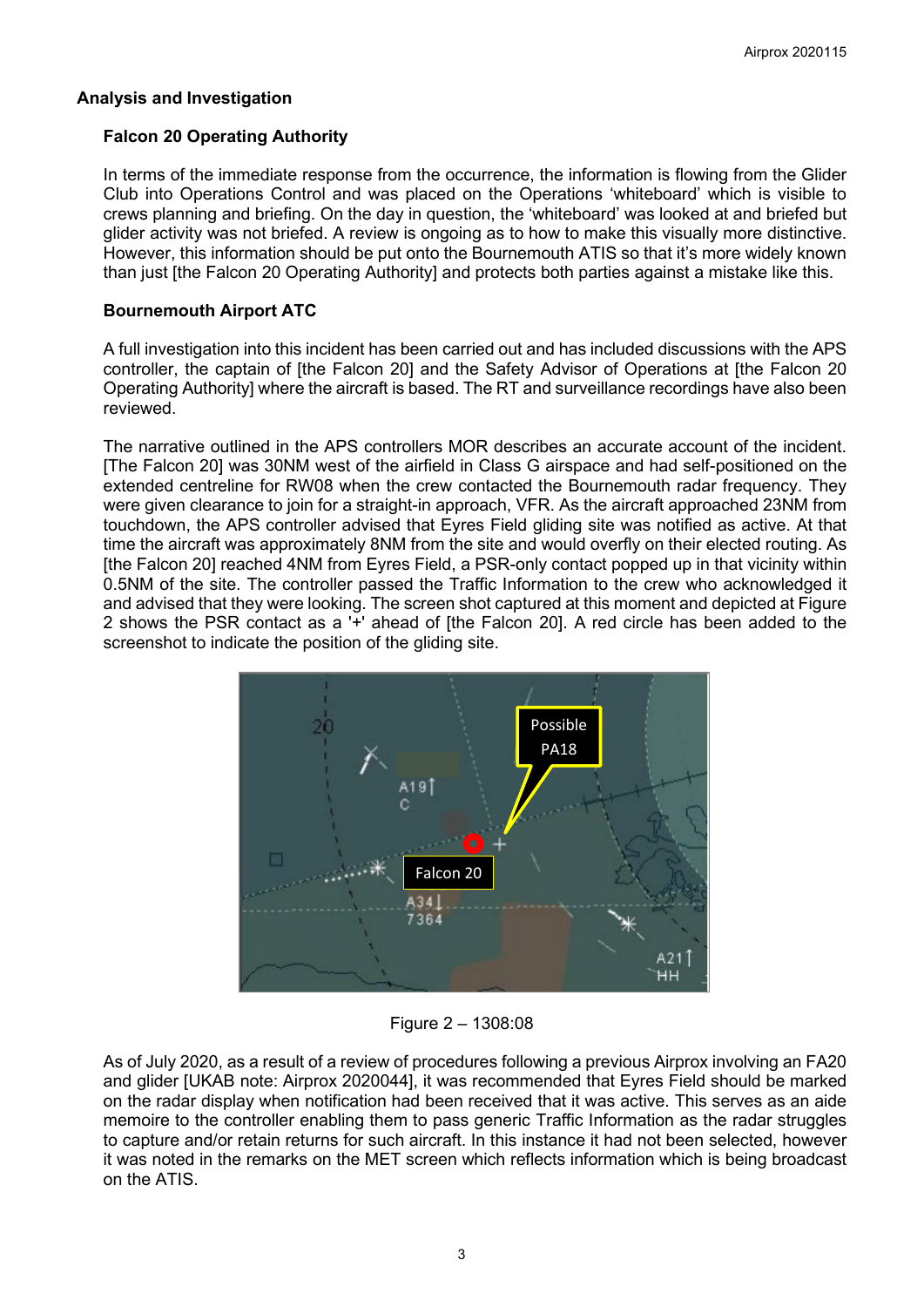The aircraft continued inbound towards the airfield without deviation from track. The PSR contact continued to paint on the radar display; however, the accuracy of the plot is questionable as the radar struggled to retain the return. The screenshot depicted at Figure 3 is believed to be the last accurate capture prior to the Airprox.



Figure 3 – 1308:51

Following this, the contact coasted as the radar attempted to predict the direction of the aircraft (Figure 4). At this point the pilot reported passing within half a mile of another aircraft and that it was overhead Eyres Field. They also reported being visual with a glider at about 4000ft in the same vicinity. The altitude of the FA20 at the time of the report was 3000ft.





Through follow up discussions with the pilot of [the Falcon 20] and the Safety Officer at [the Falcon 20's Operating Authority] it was discovered that the conflicting aircraft was the glider tug which was at approximately 3000ft descending back into the gliding site. It is not transponder equipped and therefore no TCAS alert was received.

The investigator was also informed that [the Falcon 20's] Ops had been notified that Eyres Field was active on the day and that the status was noted on a briefing whiteboard, but that all three FA20 crews had not identified the notification. At the time of the incident there was a pre-recorded phrase on the ATIS stating "Gliding activity to the west of the airfield", which was selectable for broadcast when necessary. It is not known whether this was playing on the ATIS on the day; however, it is strongly believed it would have been as the controller's MET screen displayed "Eyres Field Active until 1800". The information input on the screen by the tower ATSA generally provides a visual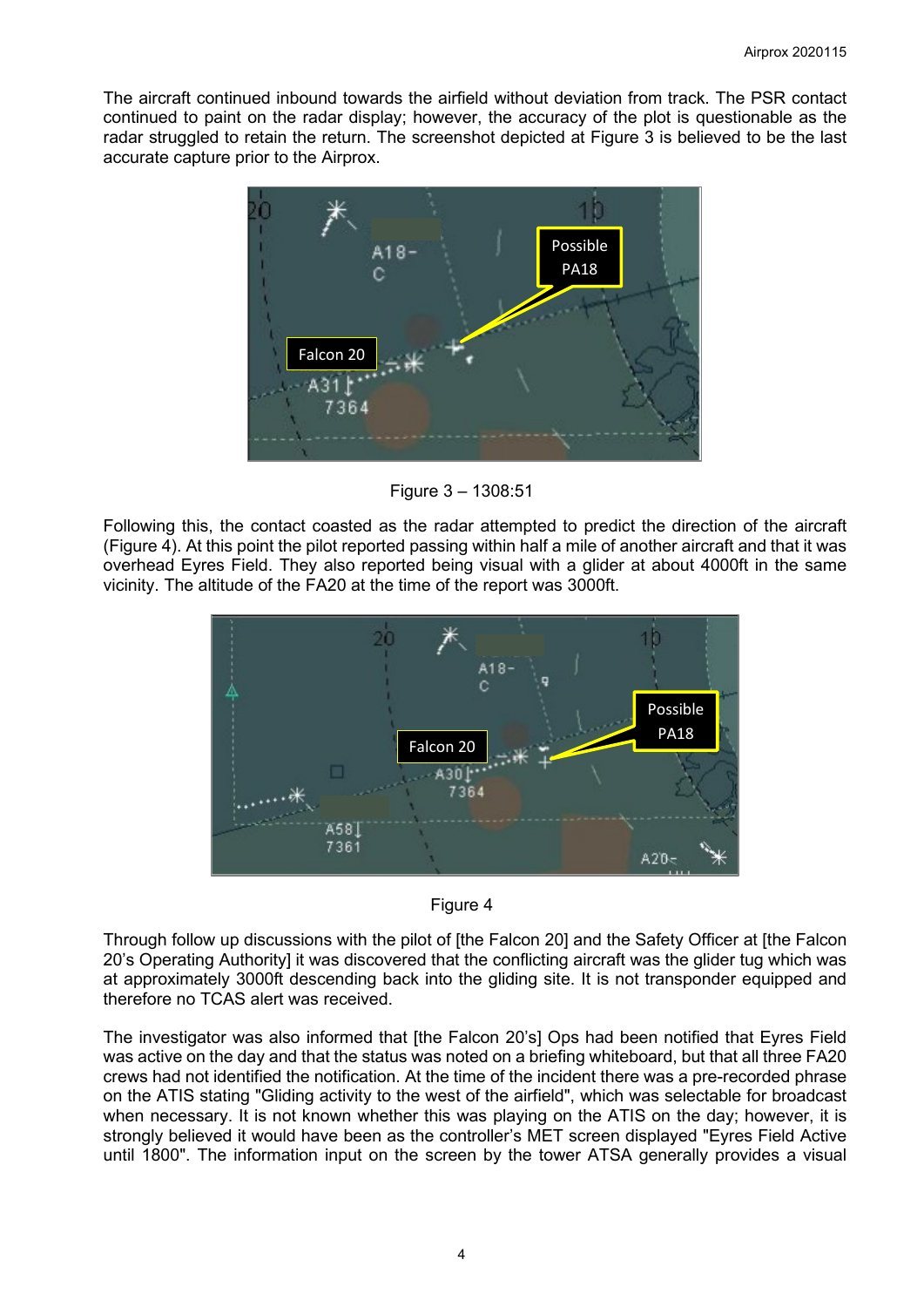reference to controllers of what is playing on the ATIS broadcast. Since this incident, the phrase has been adjusted to make it more specific and now states " Eyres Field Gliding Site Active".

It is unknown why the selectable symbol representing the gliding site was not depicted on the screen as seen in Figure 5 below. The controller reported post-incident that, had it been on the screen, they may have been able to let the crew know sooner. The pilot was, however, informed of the activity status of the gliding site when the aircraft was still some 8NM miles from it and subsequently Traffic Information 4NM miles ahead. The radar replay shows no deviation by the aircraft from its track and the pilot responded to the traffic report "*Copied looking [Falcon 20 C/S]*".



#### Figure 5

From an ATC perspective, the investigator has identified little more that could be done to prevent this incident from occurring. The activity status information regarding the gliding site had been disseminated. The crew of the FA20 were recovering VFR to the airport and were on their own navigation. Eyres Field Gliding site had notified both ATC and [the Falcon 20's Operating Authority] that they were active that day; however, there was an apparent breakdown in the way in which this information was displayed to pilots at [the Falcon 20's operation] which the investigator is told has been improved upon. The controller provided Traffic Information where possible in a timely manner. The crew did not appear to deviate from track, there was no avoiding action and the controller was not notified of the crew's intention to report the encounter as an Airprox.

The glider tug was not fitted with a transponder and was slow moving and, as such, the radar struggled to retain the return.

Following this incident, liaison has taken place between [the Falcon 20's Operating Authority] and a representative from ATC and also between [the Falcon 20's Operating Authority] and Eyres Field to mitigate the likelihood of further incidents. [the Falcon 20's Operating Authority] Flight Ops has issued guidance to their aircrew that whilst recovering VFR or making a visual approach from the west, crews should now fly through the Eyres Field overhead at 5000ft for approaches to RW08 then descend. [The Falcon 20's Operating Authority] advise that they will notify Eyres Field regarding their recovery times, and state that this procedure places the aircraft through a known point that the glider pilots will be aware of.

### **UKAB Secretariat**

Analysis of the NATS radar replay was undertaken. Unfortunately, there is no primary radar contact visible close to the Falcon 20 at the time it was in the vicinity of the glider site. Therefore, it has not been possible to measure the CPA between the two aircraft.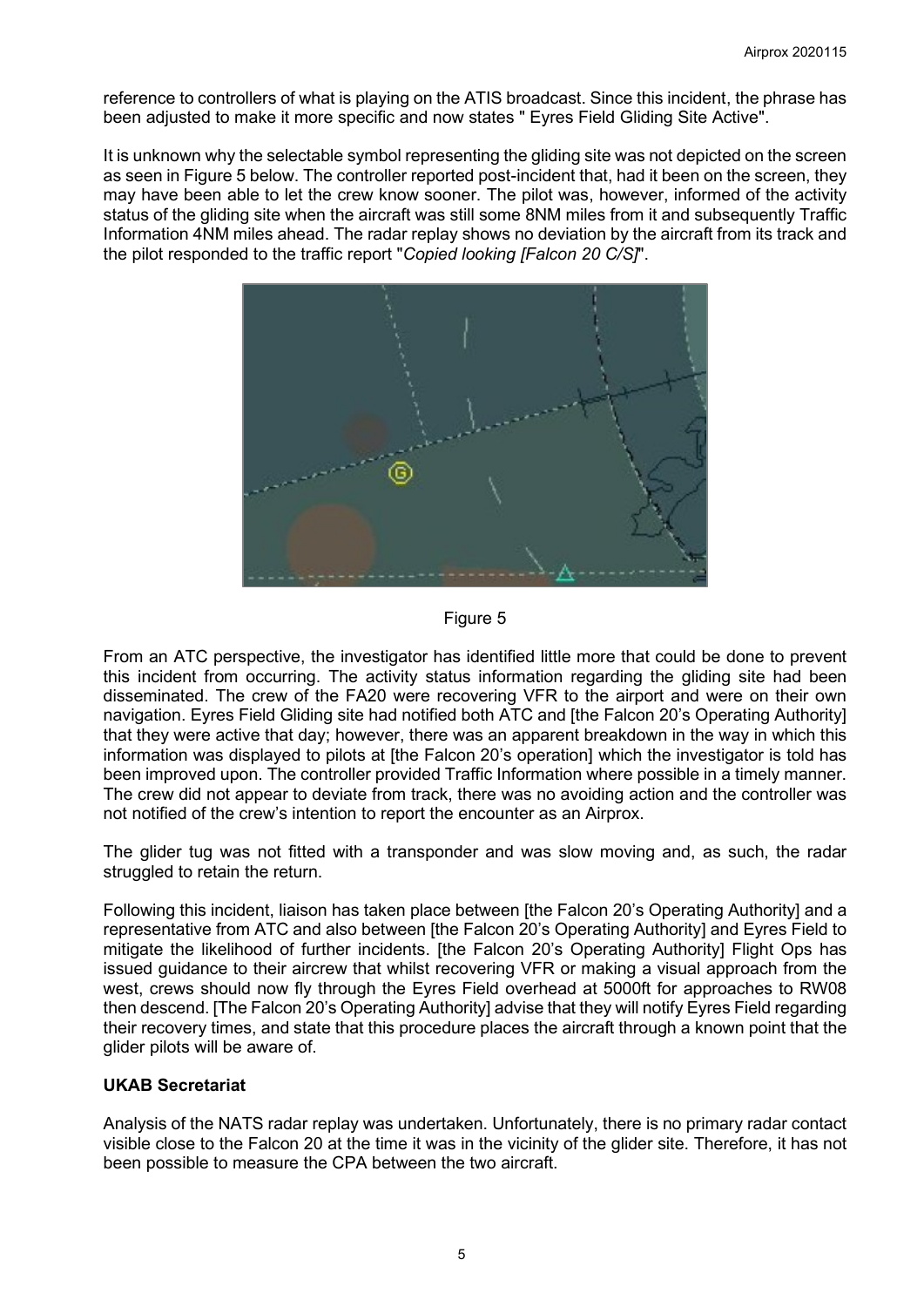The Falcon 20 and PA18 pilots shared an equal responsibility for collision avoidance and not to operate in such proximity to other aircraft as to create a collision hazard. [1](#page-5-0) If the incident geometry is considered as head-on or nearly so then both pilots were required to turn to the right. $^{\rm 2}$  $^{\rm 2}$  $^{\rm 2}$ 

### **Comments**

## **BGA**

Following previous Airprox in this area, Dorset Gliding Club has redoubled its efforts to inform both Bournemouth and the Falcon Operator of its activity. On this occasion, both were informed by email the previous day and by telephone on the day in question. Given these efforts, it is disappointing that the Falcon crew was not passed this information until a late stage. It would be wise for the Falcon Operator to assume Eyres Field is active unless positively confirmed otherwise.

### **Summary**

An Airprox was reported when a Falcon 20 and a PA18 flew into proximity over Eyres Field glider site at 1309Z on Thursday 10<sup>th</sup> September 2020. Both pilots were operating under VFR in VMC, the Falcon 20 pilot in receipt of a Traffic Service from Bournemouth Approach and the PA18 pilot not in receipt of an Air Traffic Service.

### **PART B: SUMMARY OF THE BOARD'S DISCUSSIONS**

Information available consisted of reports from both pilots, radar photographs/video recordings, reports from the air traffic controllers involved and reports from the appropriate operating authorities. Relevant contributory factors mentioned during the Board's discussions are highlighted within the text in bold, with the numbers referring to the Contributory Factors table displayed in Part C.

Due to the exceptional circumstances presented by the coronavirus pandemic, this incident was assessed as part of a 'virtual' UK Airprox Board meeting where members provided a combination of written contributions and dial-in/VTC comments.

The Board first considered the actions of the Falcon 20 pilot and felt it unfortunate that they had not assimilated the information regarding the activity of Eyres Field glider site. Members noted that this information had been displayed on their Flight Operations' whiteboard but had not been noticed by the crew on the day of the Airprox (**CF3**, **CF4**), and were heartened to hear that the Operating Authority had taken steps to ensure that this information is displayed in a more prominent manner in future (**CF2**). The Board wondered why the pilot had also missed the information on the Bournemouth ATIS regarding the Eyres Field activity, but noted that it had not been possible to independently verify whether or not that information had actually been on the ATIS. Members agreed that the first that the pilot knew of it was when they were informed by the Bournemouth Approach controller on initial contact and that this information had, in fact, been received too late for the pilot of the Falcon 20 to adjust their track and/or altitude to avoid the activity. Furthermore, the Board also felt that the passage of Traffic Information – which had not contained any height information – on the primary radar contact from the controller had also been too late and not sufficiently specific for the Falcon 20 pilot to have taken any action to avoid the contacts (**CF5**). The Board agreed that the Electronic Warning System barrier had been defeated because the TCAS II system fitted to the Falcon 20 could not detect the presence of the PA18, which was not transponder-equipped (**CF6**) but that, in the event, the pilot had sighted both the glider and the PA18 at sufficient distance to have not been in conflict (**CF7**).

Turning to the actions of the PA18 pilot, the Board recalled an incident from October 2019 involving a tug/glider combination and a PA34 [Airprox 2019294]. On that occasion, the Board had issued a Safety Recommendation that '*The BGA reiterates guidance to gliding clubs regarding the significant mitigation to mid-air collision afforded by fitment of SSR transponders to tug aircraft*'. The UKAB had been informed that the BGA had taken this action in September 2020 and so members wished to highlight

<span id="page-5-0"></span><sup>1</sup> SERA.3205 Proximity.

<span id="page-5-1"></span><sup>2</sup> SERA.3210 Right-of-way (c)(1) Approaching head-on.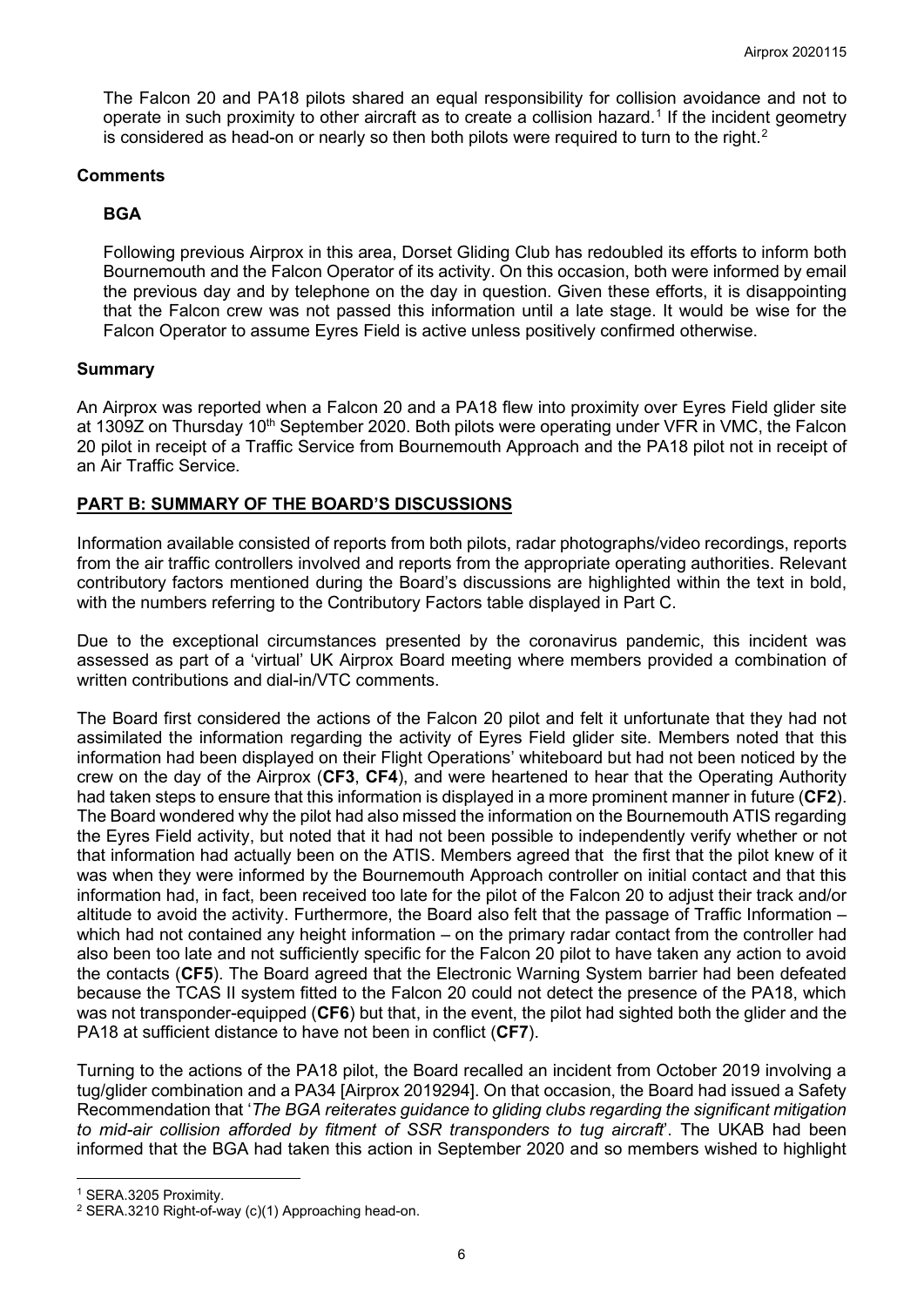this guidance to the gliding club involved in this Airprox. Being situated on the extended centreline of an airport, the Board felt that the fitment of a transponder to the tug aircraft had been particularly pertinent to this Airprox (**CF6**) because it would not only have provided additional situational awareness to the controller, but also would have been detected by the TCAS II equipment fitted to the Falcon 20. Furthermore, and whilst members understood the necessity of the tug pilot being on the same frequency as the gliders they were launching, they noted that there had been no means by which the tug pilot could have known about the presence of the Falcon 20 before they sighted it (**CF5**), lending more strength to the argument for compatible electronic conspicuity devices in order to maximise the chances of pilots of similarly-equipped aircraft gaining situational awareness on the presence of the tug and avoiding it accordingly. The Board also noted, however, that the tug pilot had seen the Falcon 20 at an estimated range of 1.5km and had, therefore, not been overly concerned by its proximity (**CF7**).

The Board then discussed the actions of the Bournemouth controller and, while some ATC members felt that there might have been an opportunity to pass Traffic Information slightly earlier than had been the case, the majority view was that the controller had done all that was reasonably possible to inform the Falcon 20 pilot of the presence of the (undetermined) primary radar contact(s). Once again, without the benefit of altitude information that would have been provided by a transponder the controller could only pass generic Traffic Information (**CF1**), but members agreed that this had been sufficient in the event to draw the Falcon 20 pilot's eyes into the correct area to allow them to become visual with both a glider and the tug aircraft.

Finally, in discussing the risk involved in this event, members noted that the PA18 had not been displayed on the NATS radar replay but had been displayed to the Bournemouth controller on their radar. That said, primary-only tracks can be quite unstable and there was a suspicion that the Bournemouth radar was 'coasting' while trying to predict the track of the primary return, thus rendering any measurement of lateral CPA likely to be inaccurate. Therefore members took into account the assessments of the collision risk and estimation of CPA made by both pilots and agreed that there had been no risk of collision. Furthermore, the Board judged that normal safety standards and parameters for flight in Class G airspace had pertained – Risk Category E.

## **PART C: ASSESSMENT OF CONTRIBUTORY FACTORS AND RISK**

| <b>Contributory Factors:</b> |  |
|------------------------------|--|
|                              |  |

|     | 2020115                                                        |                                              |                                                                      |  |  |  |  |  |  |
|-----|----------------------------------------------------------------|----------------------------------------------|----------------------------------------------------------------------|--|--|--|--|--|--|
| CF. | <b>Factor</b>                                                  | <b>Description</b>                           | Amplification                                                        |  |  |  |  |  |  |
|     | <b>Ground Elements</b>                                         |                                              |                                                                      |  |  |  |  |  |  |
|     | • Situational Awareness and Action                             |                                              |                                                                      |  |  |  |  |  |  |
| 1   | Contextual                                                     | • Situational Awareness and Sensory Events   | The controller had only generic, late or no Situational<br>Awareness |  |  |  |  |  |  |
|     | <b>Flight Elements</b>                                         |                                              |                                                                      |  |  |  |  |  |  |
|     | <b>• Tactical Planning and Execution</b>                       |                                              |                                                                      |  |  |  |  |  |  |
| 2   | Organisational                                                 | • Flight Planning Information Sources        | Inadequate planning material                                         |  |  |  |  |  |  |
| 3   | <b>Human Factors</b>                                           | • Pre-flight briefing and flight preparation |                                                                      |  |  |  |  |  |  |
| 4   | <b>Human Factors</b>                                           | • Flight Planning and Preparation            |                                                                      |  |  |  |  |  |  |
|     | • Situational Awareness of the Conflicting Aircraft and Action |                                              |                                                                      |  |  |  |  |  |  |
| 5   | Contextual                                                     | • Situational Awareness and Sensory Events   | Pilot had no, late or only generic, Situational Awareness            |  |  |  |  |  |  |
|     | • Electronic Warning System Operation and Compliance           |                                              |                                                                      |  |  |  |  |  |  |
| 6   | Technical                                                      | • ACAS/TCAS System Failure                   | Incompatible CWS equipment                                           |  |  |  |  |  |  |
|     | • See and Avoid                                                |                                              |                                                                      |  |  |  |  |  |  |
|     | <b>Human Factors</b>                                           | • Monitoring of Other Aircraft               | Sighting report                                                      |  |  |  |  |  |  |

Degree of Risk: E